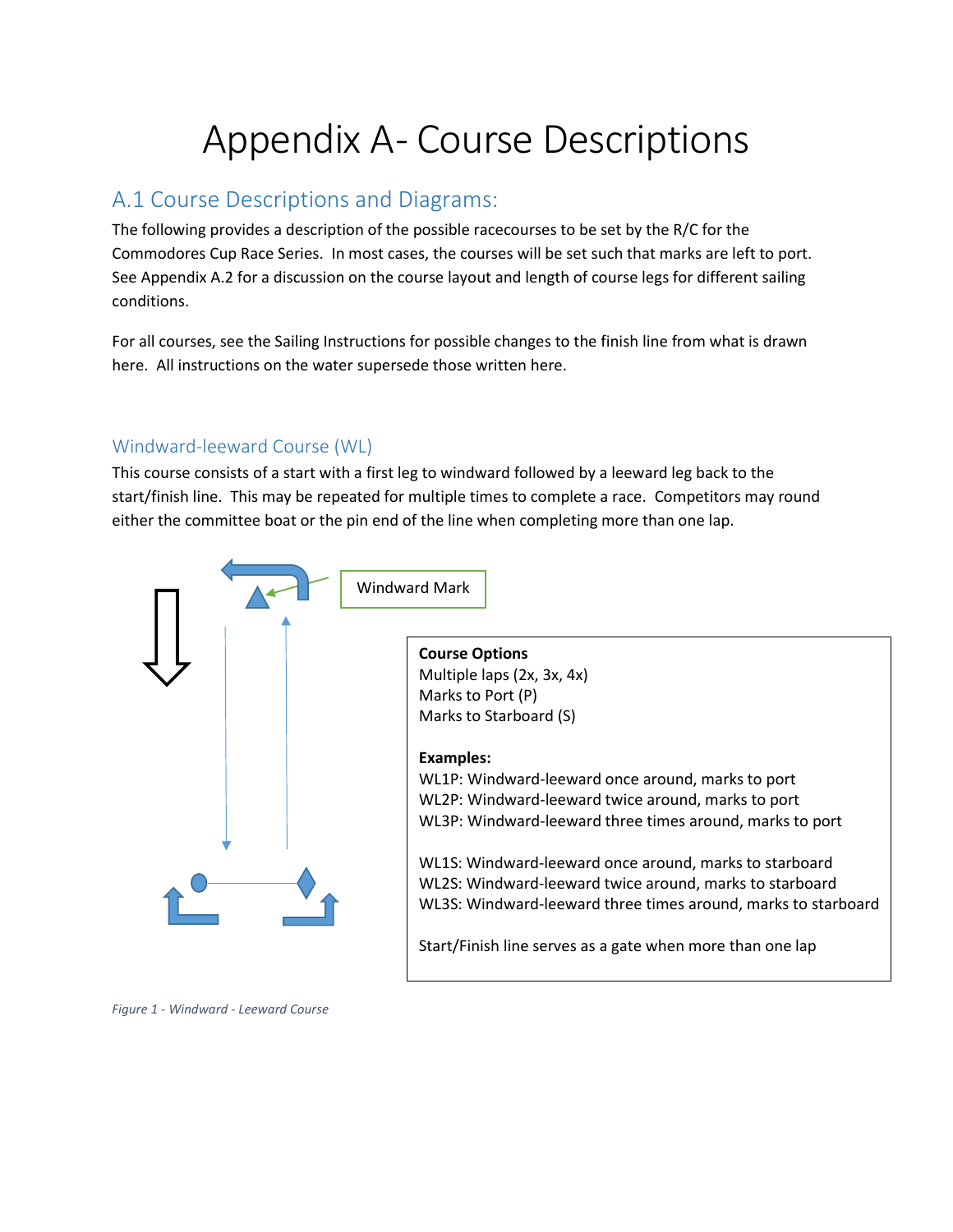## Triangular Course (T)

This course consists of a start with a first leg to windward followed by a reach leg to a gybe mark and a reach leg back to the start/finish line. This may be repeated for multiple times to complete a race. Competitors must round the committee boat end of the line when completing more than one lap.



*Figure 2 - Triangular Course*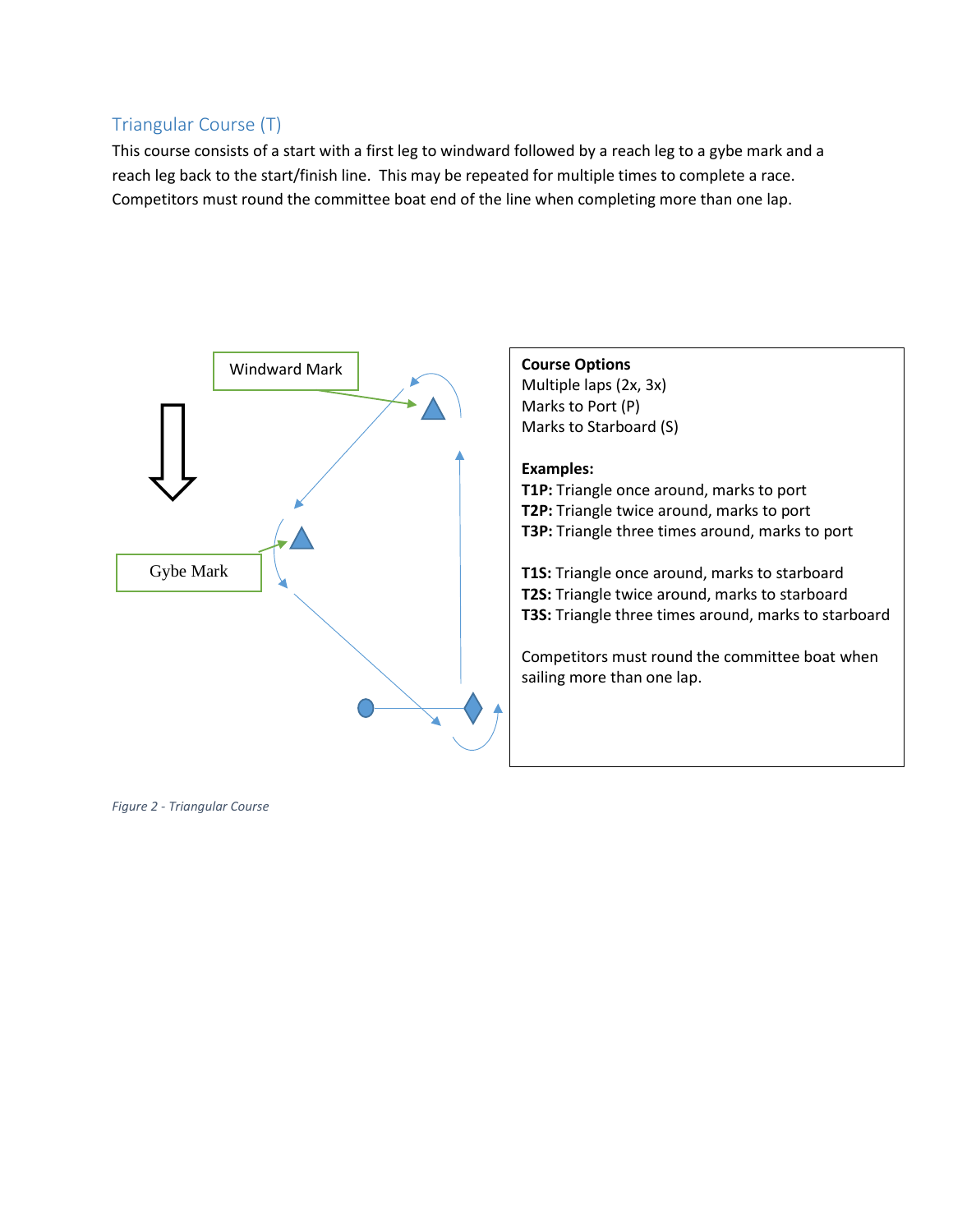### Triangle – Windward – Leeward Course (TWL) or Windward – Leeward – Triangle (WLT)

This course consists of a start with a first leg to windward followed by a reach leg to a gybe mark and a reach leg back to the start/finish line, followed by a windward leg and then a leeward leg. Either the triangle or windward-leeward segments may be repeated for multiple times to complete a race. Competitors must round the committee boat end of the line when completing the triangular segments, and may treat the line as a gate if multiple windward-leeward segments are required.



*Figure 3 – Triangle - Windward - Leeward Course*

**Course Options** Multiple laps (2x, 3x) Marks to Port (P) Marks to Starboard (S) Reaching finish – triangle last (WLT) **Examples: T1WLP:** Triangle, windward-leeward once around, marks to port **T2WLP:** Triangle twice around, windwardleeward, marks to port **T3WLP:** Triangle three times around, windward-leeward, marks to port

**T1WL2P:** Triangle once around, windwardleeward twice around, marks to port

**WL2T1P:** Windward-leeward twice around, triangle reaching finish, marks to port

Start/Finish line serves as a gate when sailing on a windward - leeward lap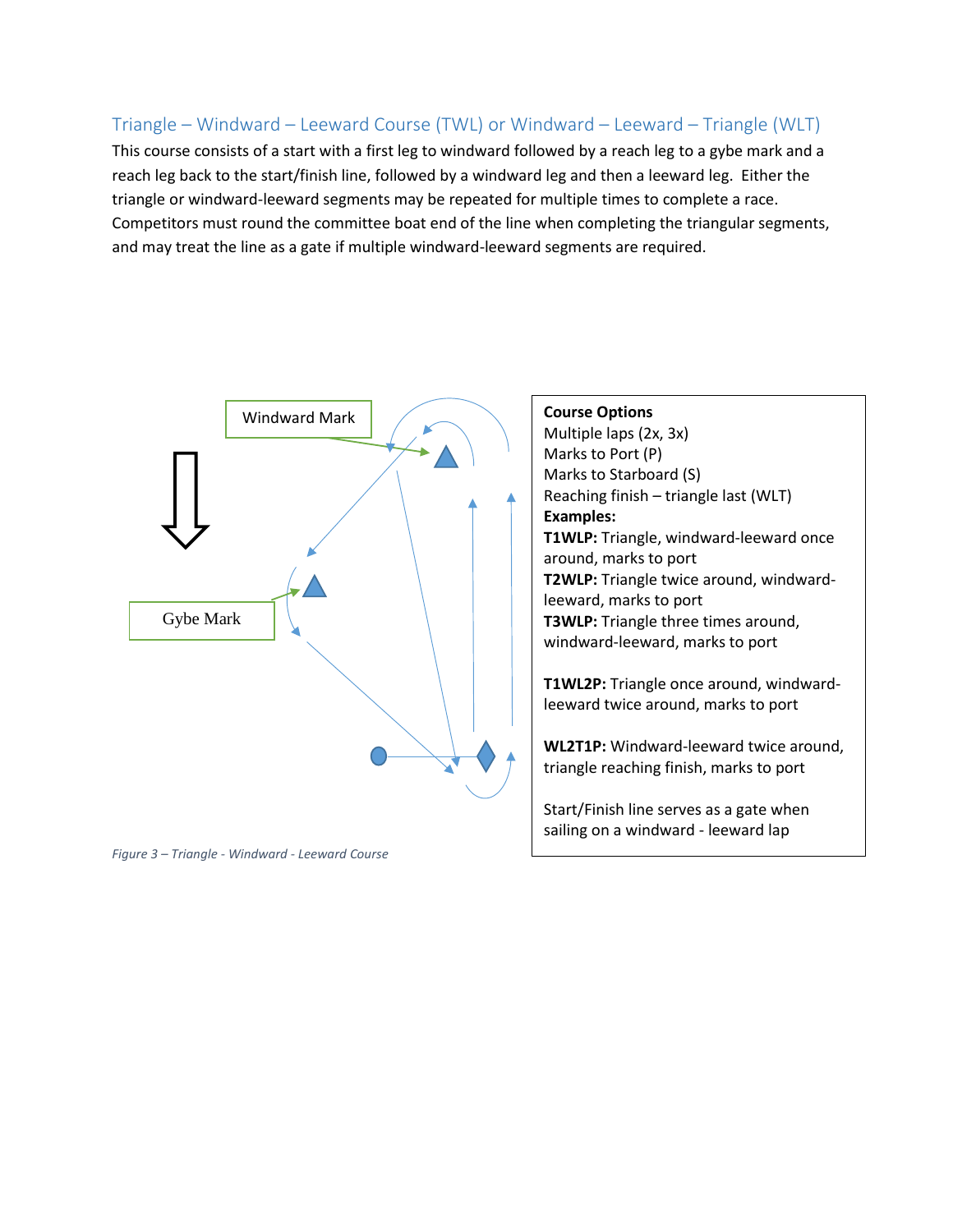#### Coastal Course

This course has a starting line set at the sea buoy (R #2). Racers will sail up the coast to a buoy placed off the shore near the Racing's North Turn restaurant, sailing between the shoreline and the mark. Racers will continue northward to the Sun Glow Pier. Racers have reached the pier when they can sight down the north side of the pier and they are within 200 yards of it. Racers may turn either clockwise or counterclockwise. From the pier racers will retrace their path, sailing between the buoy and shoreline while sailing to the south, and from there finishing at the sea buoy (R #2). A boat has finished when the buoy is due north of the helm.



#### **Course Options** Shorten course with turn at Racing's North Turn buoy.

#### **Multiple Race Times**

Collect times at the pier and at R #2, using a single start and two finishes.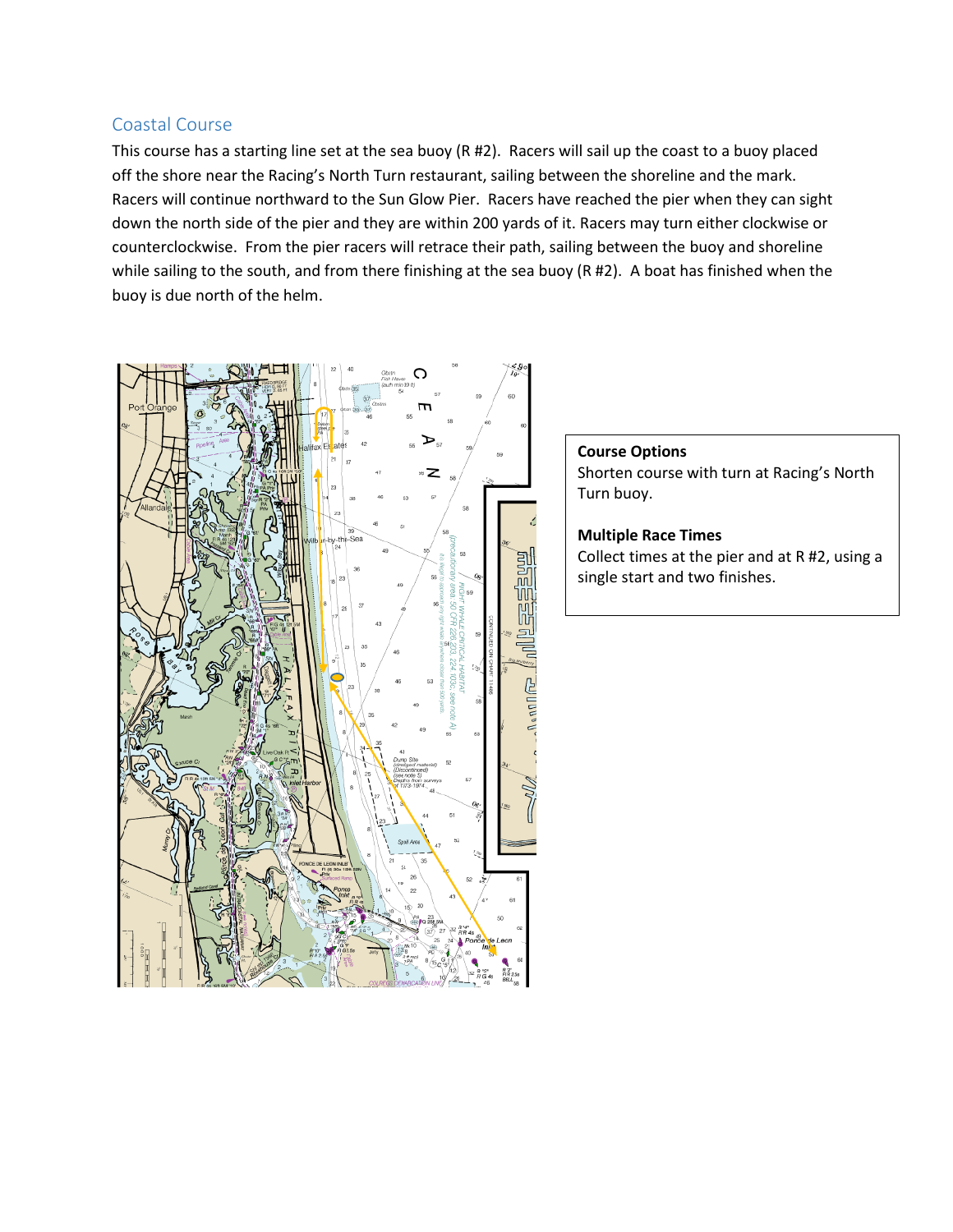# A.2 Race Course Choice and Length:

The U.S. Sailing Race Management Handbook (2009, 5<sup>th</sup> edition, online at [US Sailing,](http://www.ussailing.org/wp-content/uploads/DARoot/Race%20Admin/Race%20Officers/Documents/PDF/2009%20Race%20Management%20Handbook.pdf) membership login required) has been consulted for advice on both course geometry and course length for our fleet and possible wind conditions. It is felt that objective guidance from our national organization is the best source for our race management decisions, both on and off the water. Chapter 6 of this document (pg. 151-168), titled *Course Configuration*, is the focus of our attention for course related decision-making.

From page 153, in the section "Types and numbers of reaches" it states that equilateral triangles should be used for high performance boats such as catamarans and either isosceles or irregular triangles (with one broad and one tight reach) should be used for monohulls. We will avoid the use of equilateral triangles for this reason.

On the same page the discussion on the role of downwind legs is taken to heart, especially for our disparate fleet in the HRYC Commodores Cup Series.

Runs are at least as tactical as beats. They afford an opportunity for a trailing boat to catch and pass a leading boat and to obtain right-of-way at mark roundings simply by obtaining an inside overlap near the leeward mark.

Runs are equally tactical in both light and heavy air, and in shifting and steady breezes. In light air, where reaches are less tactical, runs are far more desirable when designing courses. Probably the best light air race is a windward-leeward (twice or three times around).

The use of the leeward gate is another feature that can add to the strategy of a race, especially with the presence of a current or trend in wind shifts. We can have this feature by using the start/finish line as a leeward gate.

The handbook provides a series of tables (6.6, 6.7, 6.8) to assist in deciding the length of course and course geometry. These decisions are important for races with more than one race scheduled, or any other time constraint that may exist (such as a change in weather late in the day).

Course geometry is presented in table 6.8 where it is suggested that windward-leeward courses should be used for PHRF fleet racing in all wind speeds. The reason for this suggestion is that there is very little tactical contribution for a monohull fleet sailing on a reach leg. There is little that a boat behind can do to improve their position, unless they have a longer waterline than the boats ahead. A heterogenous fleet sailing downwind requires that all boats must seek their best speed to the mark, a path that often requires gybing, crew work, and consideration of changes to the wind field. The handbook states that fleets are more likely to be compressed on downwind legs and stretched out on reach legs.

In the spirit of appeasing the most sailors possible, a variety of courses will be used on any day possible. The goals of the R/C are that we create races that challenge our participants, and favor those where tactics and crew work are performed well.